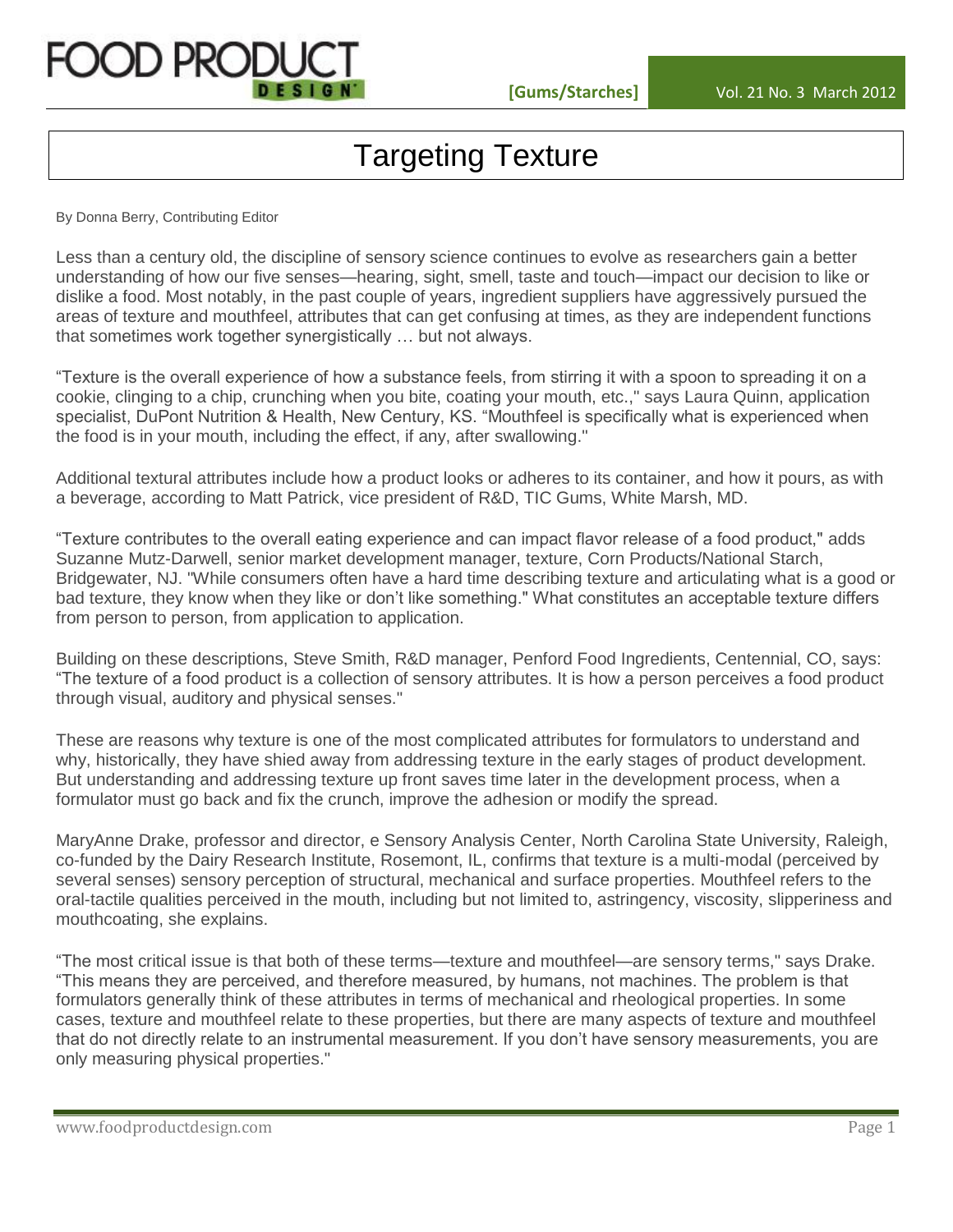

This is similar to how the industry understands and communicates flavors. "If you don't have human sensory perception when characterizing flavors, you are only measuring volatiles, not what the consumer actually tastes," Drake adds.

This makes human sensory panels, including a universally approved language, or lexicon, necessary when considering texture in the product development process. The lexicon is a powerful way of articulating texture to help formulators plan and describe the attributes that can provide finished food products with improved consumer acceptance.

"While texture is one of the most basic attributes of food sensory experiences, it has traditionally been an under-leveraged aspect of food product formulation," says Patrick. "With no commonly accepted language for discussing it, descriptions of texture have been quite vague."

In response, a number of suppliers of texturants, which include carbohydrate, fat and protein suppliers, as well as suppliers of mouthfeel flavors, have developed a systematic approach to identifying, describing and formulating desired textural effects in foods and drinks.

The industry now has a robust, globally relevant language to help product developers elevate texture to the equal of flavor in the formulation process," says Joseph Light, vice president of global development, Corn Products/National Starch. "By translating what consumers like and dislike about food texture into precise sensory attributes whose intensity we can measure, we can make direct, rapid connection to a texture solution to support what we know will be an appealing finished product."

Helen Simpson, sensory manager, Corn Products/National Starch, adds: "This language helps people understand the building blocks of a consumer-preferred texture in a range of applications. We now know that what a consumer calls 'creamy' is actually a multi-faceted texture experience that results from differing intensities of at least 15 sensory and rheology attributes, such as mouth coating, meltaway and oral viscosity. Understanding this gives us the ability to characterize various products by the specific, precise attributes that constitutes a creamy experience in a product such as yogurt, and plot them on a texture map. Our texture maps position commercial products on a map with texture attributes as the directional markers so we can easily see the texture similarities and differences. From there we can help our customers target and achieve the luscious creaminess consumers want."

# **Ingredients that impart texture**

When targeting a bull's-eye for texture, formulators typically try to work with as few ingredients as possible to keep labels clean.

"Having a texture language not only reduces product development times by taking the guesswork out of texturant selection, it also helps with keeping formulations clean and simple. This often translates to cost savings and an improved bottom line," says Patrick. "When better texture is addressed earlier in the development process, it is possible to improve the way flavor is delivered and perceived."

At the SupplySide West International Trade Show and Conference in October 2011, TIC Gums showed attendees how texturants can assist with improving the texture of diet beverages. The company sampled a number of iced teas with varying texture to illustrate the difference texture can make in enjoyment and preference of the drinking experience.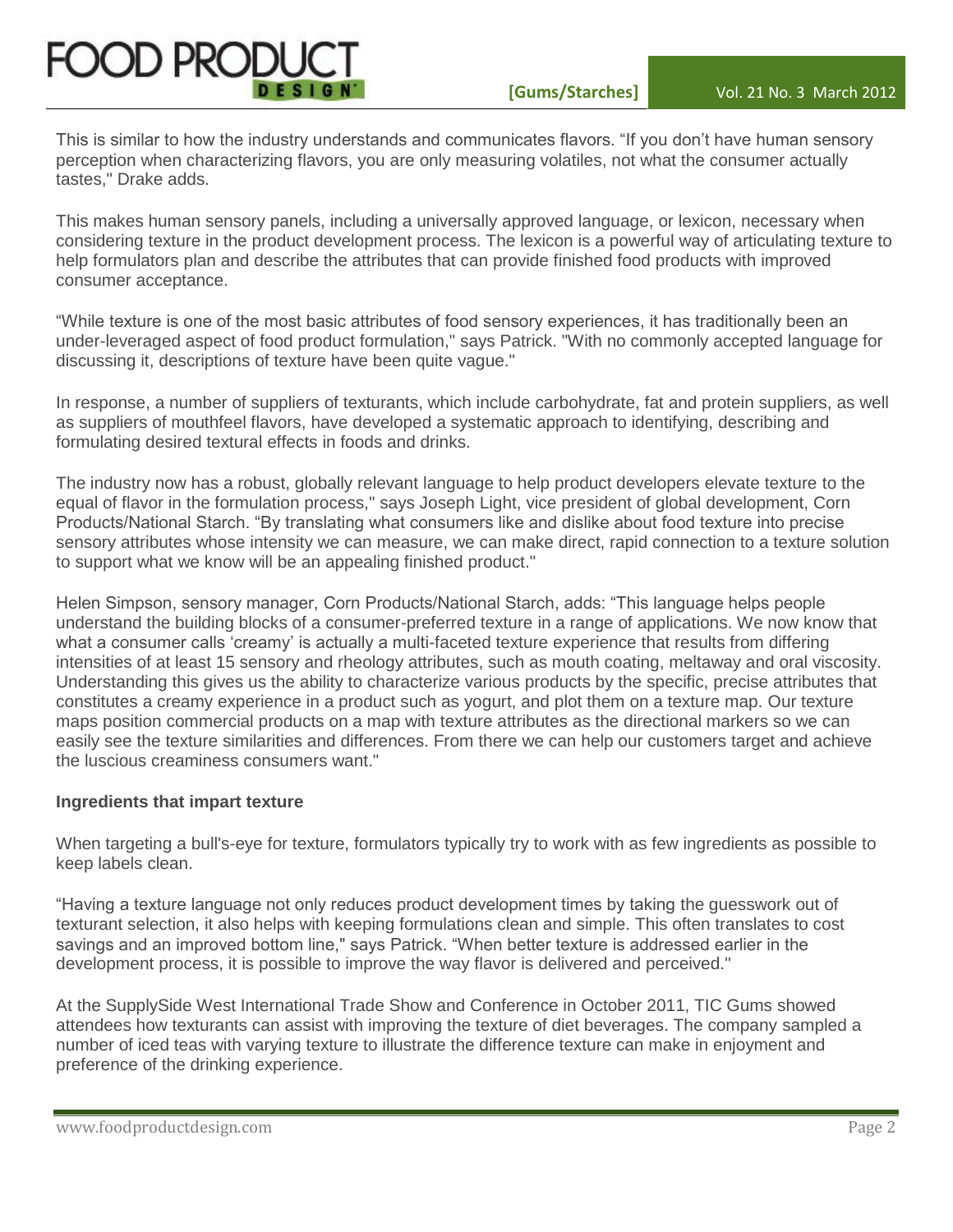"While these were only tea samples, the same results are available for food scientists and developers who can positively manipulate eating and drinking experiences for their customers by adjusting the texture and stabilization modifiers included in all consumables, not just tea," says Patrick.

When sugar is removed from beverages, such as tea, and replaced with high-intensity sweeteners, the sweetness gets replaced, but the mouthfeel that accompanies dissolved sugar or corn syrup does not. "The viscosity that sugar delivers is not replaced with high-intensity sweeteners," Patrick says. "Without the addition of texture modifiers, such as the blend of gums we identified for a diet iced-tea application, sugar-free drinks seem thin and lack body. Lower viscosity also has the liquid clearing the palate very quickly, with little flavor remaining in the mouth or on the tongue during or after swallowing."

Ross Clark, distinguished research scientist, CP Kelco, San Diego, adds, "We've conducted some studies that show it is not just the viscosity of sugar that provides body to beverages, but it is also the presence of various flavor sensations, including metallic, dryness or astringency in the sugar-free beverage that contributes to its lack of body and mouthfeel."

Indeed, ingredient suppliers recognize the secret to delivering a great taste experience in sugar-free or sugarreduced beverages is to optimize the balance between texture, sweetness and flavor. "We use a blend of texturizers, sweeteners and flavors to balance taste and mouthfeel with unmatched precision," says Bill Gilbert, principle food technologist, texturizing solutions, Cargill, Inc., Minneapolis. Using "tribology"—the science and technology of interacting surfaces in relative motion—the company is able to more accurately mimic and measure what goes on inside the mouth when a beverage is consumed.

"The new approach helps customers save time and reduce costs," adds Wendy Erickson, technical service manager, Cargill. "The texturants are designed to optimize mouthfeel while also possibly allowing beverage makers to use less sweeteners or other ingredients to achieve the same mouthfeel."

# **Hydrocolloid contributions**

Formulators typically turn to hydrocolloids first when trying to manipulate texture. It's important to remember that hydrocolloids vary significantly in their performance, price, ease of use and even impact on clean labeling.

"Each type of hydrocolloid has different flow behavior," says Kathleen Deely, marketing manager, North America, CP Kelco. "There are some that are pseudoplastic, some are Newtonian, or those that form gel-like networks at rest but flow readily when pouring. These are suspension matrices and are best suited for assuring uniform delivery of vitamins and minerals or helping prevent overall separation."

Quinn explains that xanthan gum, carboxymethyl cellulose (CMC), microcrystalline cellulose (MCC), locust bean gum and guar gum are primarily used for thickening, while alginate, pectin and carrageenan are usually used for gelling. "Xanthan gum is very effective at particle suspension and provides very good cling. In addition to viscosity and mouthfeel, locust bean gum and guar gum provide good syneresis control," she says. "CMC is also a good viscosifier at low dosages and dissolves fast in hot and cold water.

"In addition to thickening, MCC can provide foam stability and has good suspension qualities," adds Quinn. "Alginate is one of the cold-soluble hydrocolloids. It gels in the presence of calcium. Carrageenan is also ionic and can form gels in the presence of calcium and potassium, depending on the type of carrageenan. Pectin has many functions, including gelation, protein stabilization, suspension and viscosifying."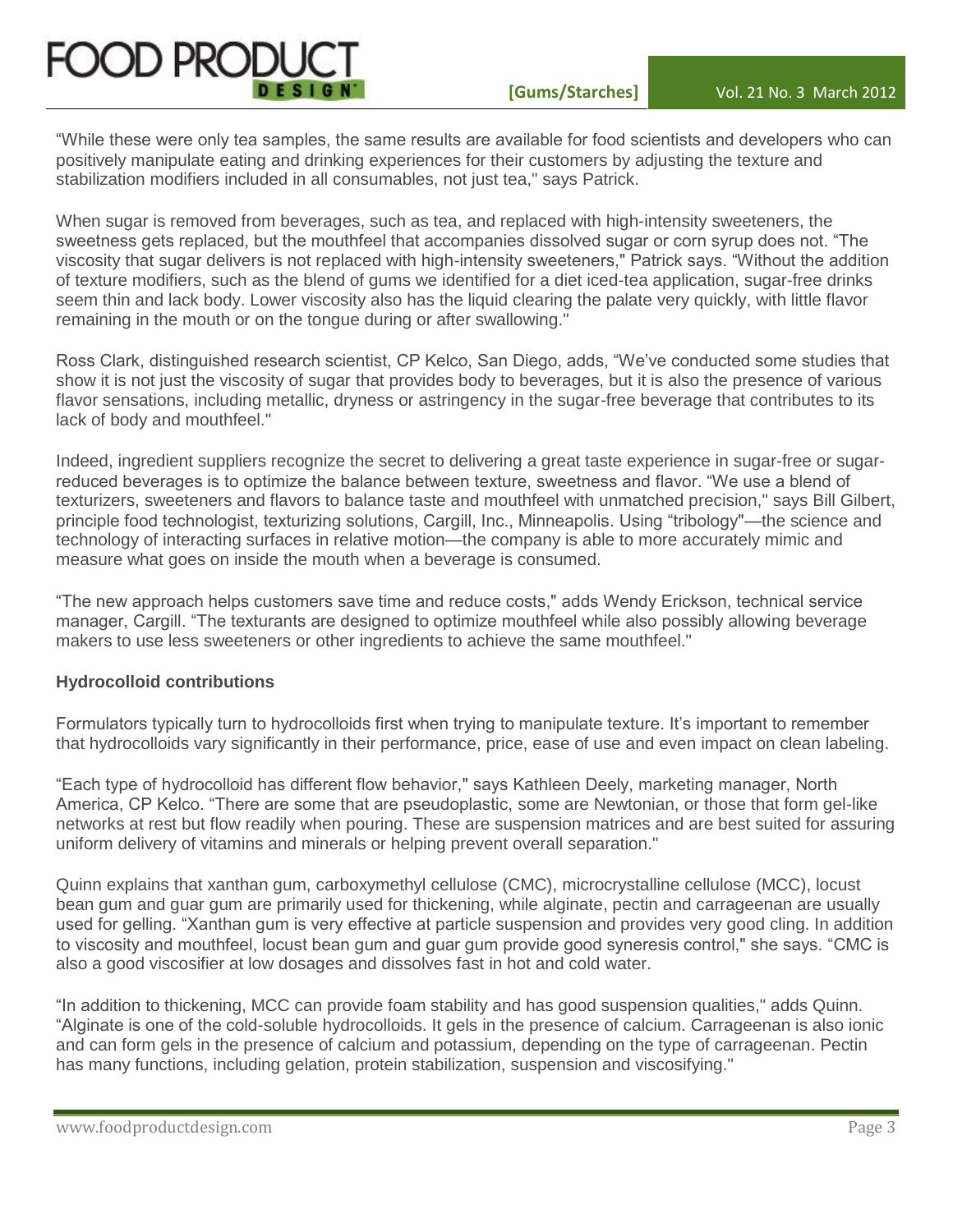

# **Best blending practices**

Often, a blend of texturants is necessary to hit the target texture and mouthfeel. "Usually, the formulator has an ideal texture in mind that requires translation for proper blending of ingredients," says Janae Kuc, senior research and development scientist, Gum Technology Corp., Tucson, AZ. "Our approach is to get ample information on the ideal end product. In many cases it is important to retain information on other stabilizing systems in the product, as well as any ingredients that may have a synergistic reaction with the texturants."

For example, "in a whipped mousse, a combination of starch and gum typically outperforms a starch system alone, which will only provide viscosity," says Kuc. "The texture of a combined gum and starch system may be lighter and airier while providing a cleaner, smoother flavor release. Synergistic reactions of starches with gums often provide more appealing textures to consumers."

With some applications, texture is all about mouthfeel. "We have a new blend of hydrocolloids that adds viscosity and improves mouth coating in low-fat chocolate milk," Patrick says. "The ingredient system creates a beverage that remains in the consumers' mouth, literally painting the palate with chocolate flavor."

Kuc builds on the example of nonfat chocolate milk, a product formulators are aggressively trying to make taste like the full-fat product in order to keep kids drinking it in the schools. "A good example of a favorable mouthfeel is the fatty, creamy texture one experiences in a high-fat chocolate-milk beverage, as compared to a lowfat or nonfat chocolate-milk beverage," she says. "Gums come into play to increase the fatty mouthfeel and provide a sensory perception that is comparable to a full-fat product. For viscosity building and texture enhancement we suggest a blend of xanthan gum and carrageenan.

"A major hurdle we address constantly is the texture difference between gluten-free bread and bread containing gluten," continues Kuc. "The texture of bread stems from the gluten bonds that trap air and carbon dioxide during the baking process to create the cell structure of bread. In gluten-free systems, we have to recreate the texture. This is usually achieved by a synergistic reaction between gums, such as tara gum, konjac and cellulose gum, which increases the viscosity of the bread dough to mimic some of the air-trapping capabilities."

Smith says: "We have found that blending gluten-free starches and flours together creates a texture that is equal to or better than the gluten-containing counterpart. In leavened dough products, potato and tapioca starches support rise of the dough and a uniform structure that is lost without gluten. In gluten-free breaded items, potato and corn starches crisp the texture without increasing oil uptake, which can be perceived as an adverse mouthfeel.

"Our new potato-based resistant starch can be used in food products to add fiber and to reduce calories," says Smith. "It complements the texture and mouthfeel of leavened breads. In sheeted and extruded snacks, it may increase the crispness of the product, which is a desirable sensory attribute, especially in cereal."

Reducing fat in dairy-based applications can adversely affect the product's mouthfeel; such products tend to be not as creamy as their full-fat counterparts and fall off the palate faster. "Rice starch helps maintain a full-fat mouthfeel when fat is reduced in dairy products such as pudding and yogurt," says Smith. "In addition, rice starch creates a smoother and creamier mouthfeel, even in full-fat products."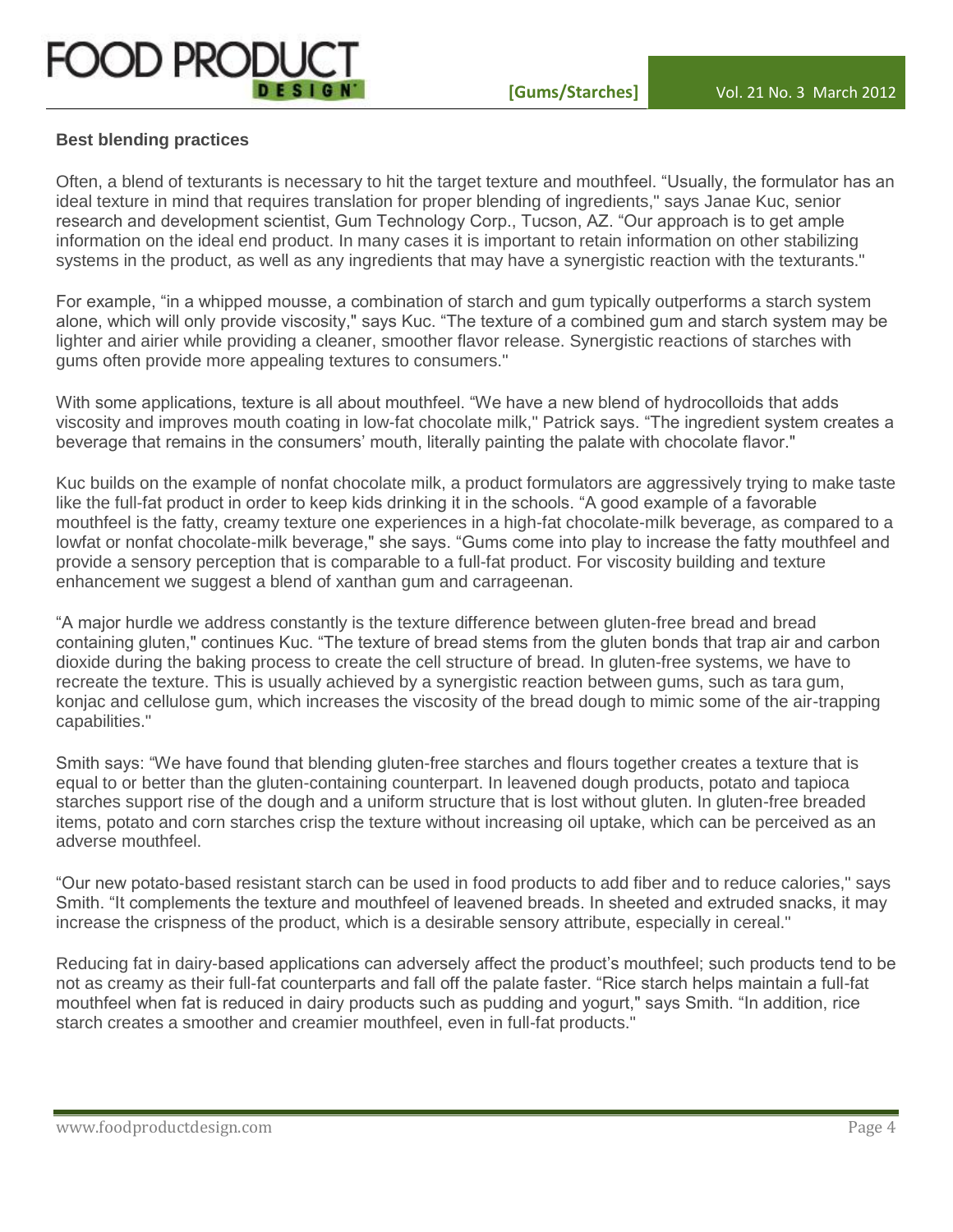

Indeed, fat plays many roles in foods, especially baked goods. "When fat is reduced or removed from a dough or batter, viscosity changes," says Gilbert. "This impacts processing, as well as the final product's crumb and texture and, ultimately, its shelf life.

"Last year we introduced a texturant system based on modified food starch, citrus fiber and xanthan gum," says Gilbert. "It is designed to replace half of the oil in baked goods without any negative impact on finishedproduct texture. The end product also contains less fat, an attribute appealing to today's health-conscious consumer."

Erickson adds, "The ingredient performs similarly in salad dressings, where it also assists in emulsification. It provides the same creamy textural properties as fat. And here's an added bonus, it often provides a cost savings, as the stabilizer blend typically is much more economical and less sensitive to market fluctuations than fats and oils."

# **Beyond carbohydrates**

Select protein and fat ingredients provide solids and lubricity, respectively, in some foods, and thus are recognized as texturants, too. "Traditional meat broths provide meat taste sensations to savory applications, such as broth, gravy and soup," says Xingqiu Lou, director, technical department, Proliant Meat Ingredients, Ankeny, IA. "The inherent fat in the broth can increase the body, creaminess and taste retention of these applications, especially in low-salt and low-fat formulations."

"Gelling proteins from animal sources will also improve the firmness and chewiness of formed meats," Lou adds. "These proteins can also be used in applications where viscosity is important. Even meat broth-based flavors can improve the mouthfeel of some applications," he says.

Kimberlee Burrington, dairy ingredient applications coordinator, Wisconsin Center for Dairy Research, University of Wisconsin,Madison, a part of the National Dairy Foods Research Center program, sponsored in part by the Dairy Research Institute, adds: "Dairy proteins are unique because they play variable and multiple roles. For example, in an isotonic beverage, whey proteins can provide a smooth mouthfeel that refreshes and replenishes without contributing to viscosity. In yogurt, the casein proteins form a gel when acid is produced during the culture fermentation. The more casein protein in the yogurt, the stronger the gel and the firmer the texture will be, which is why Greek yogurts are exceptionally thick."

#### **Additional considerations**

For each category of texturants, there are a variety of products available to meet a specific application's textural needs. "Some are standardized for final functionality in the application, while others are made specific to how the ingredient will be incorporated into the food product," says Quinn. And on that note, she adds, "Formulators need to consider the impact these ingredients have on processing, as they can impact heat transfer, pumpability and particle suspension, among other attributes."

Another consideration is cost. "The formulator may start off working on a cake that has the perfect texture but needs to be more cost effective," says Kuc. "One way to cut the cost could be to potentially reduce the amount of eggs in the system. The formulator will then look for an egg-replacement system that provides a similar texture to that of a cake containing the full amount of eggs. A great hydrocolloid combination for this type of application is citrus fiber with xanthan gum and gum arabic. This blend helps to build viscosity and provide a desirable emulsion that is lost when eggs are reduced."